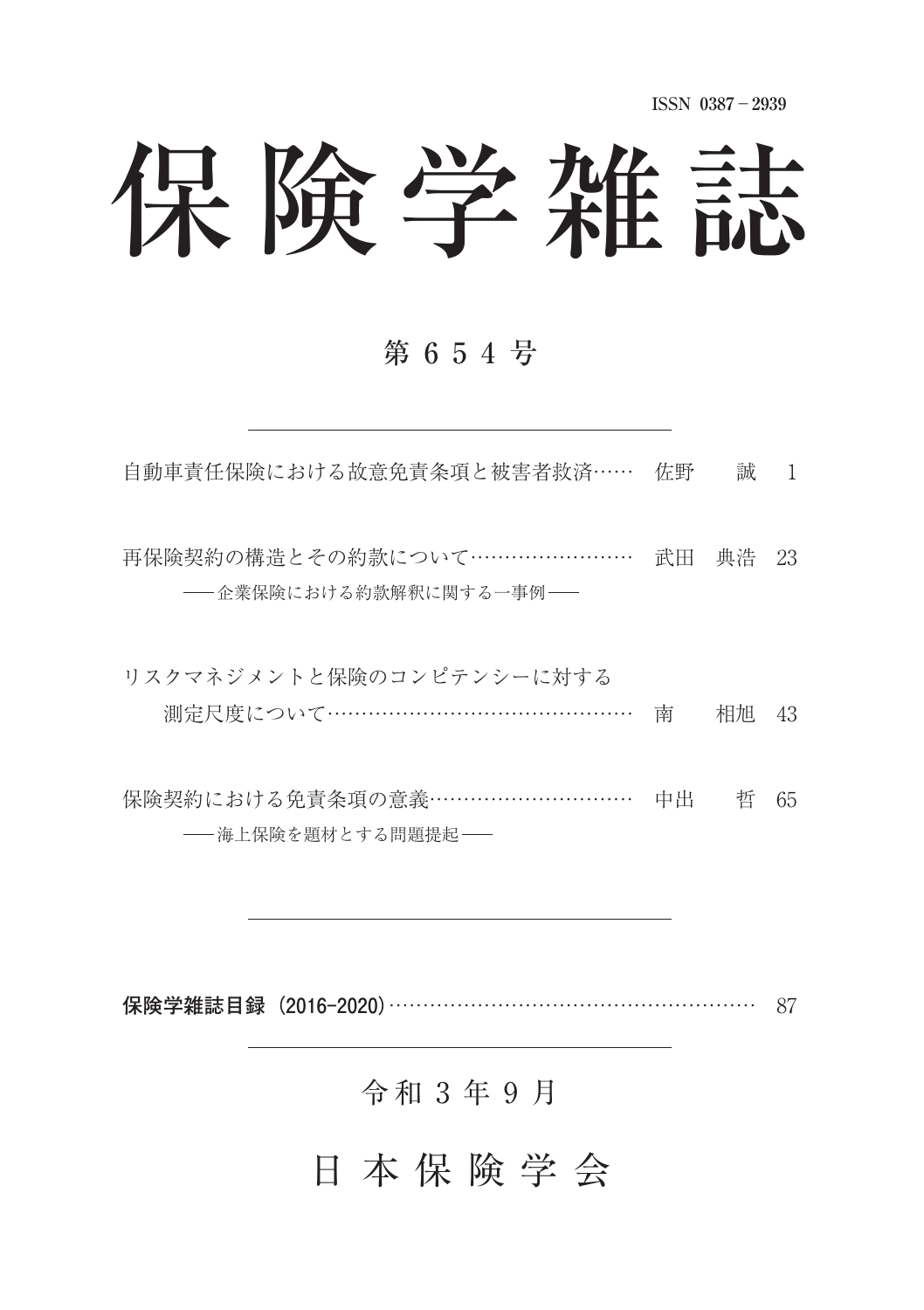|                        | 保                                            | 険 学 雑 |       | 誌                                                                                             |                                                                     |  |
|------------------------|----------------------------------------------|-------|-------|-----------------------------------------------------------------------------------------------|---------------------------------------------------------------------|--|
|                        | 第                                            |       | 654 号 |                                                                                               |                                                                     |  |
| 令和3年9月30日              |                                              | - 発行  |       | 《非壳品》                                                                                         |                                                                     |  |
|                        |                                              | 編集委員  |       | 石<br>Ħ<br>小<br>坂<br>小<br>林<br>遠<br>- ப<br>安<br>井<br>Ш<br>下<br>Ш<br>本<br>吉<br>Ħ                | 成<br>一則<br>雅<br>人<br>毅<br>聡<br>晃<br>敏<br>孝<br>典<br>哲<br>牛<br>哲<br>郎 |  |
| 集兼<br>編<br>発 行 者       | Ħ                                            |       |       | 本保険学                                                                                          | 会                                                                   |  |
| $\overline{3}100-0005$ | 東京都千代田区丸の内3-4-1 新国際ビル3階<br>公益財団法人生命保険文化センター内 |       |       |                                                                                               |                                                                     |  |
| 発行所                    | Ħ                                            |       |       | 本 保 険 学 会                                                                                     |                                                                     |  |
| $\overline{3}100-0005$ |                                              | 雷     |       | 東京都千代田区丸の内 3-4-1 新国際ビル 3 階<br>公益財団法人生命保険文化センター内<br>話 $(03)5218 - 5225$<br>振替口座 00160-8-607601 |                                                                     |  |

印刷所 株式会社 松 涛 企 画 〠102-0074 千代田区九段南 3 - 2 - 2